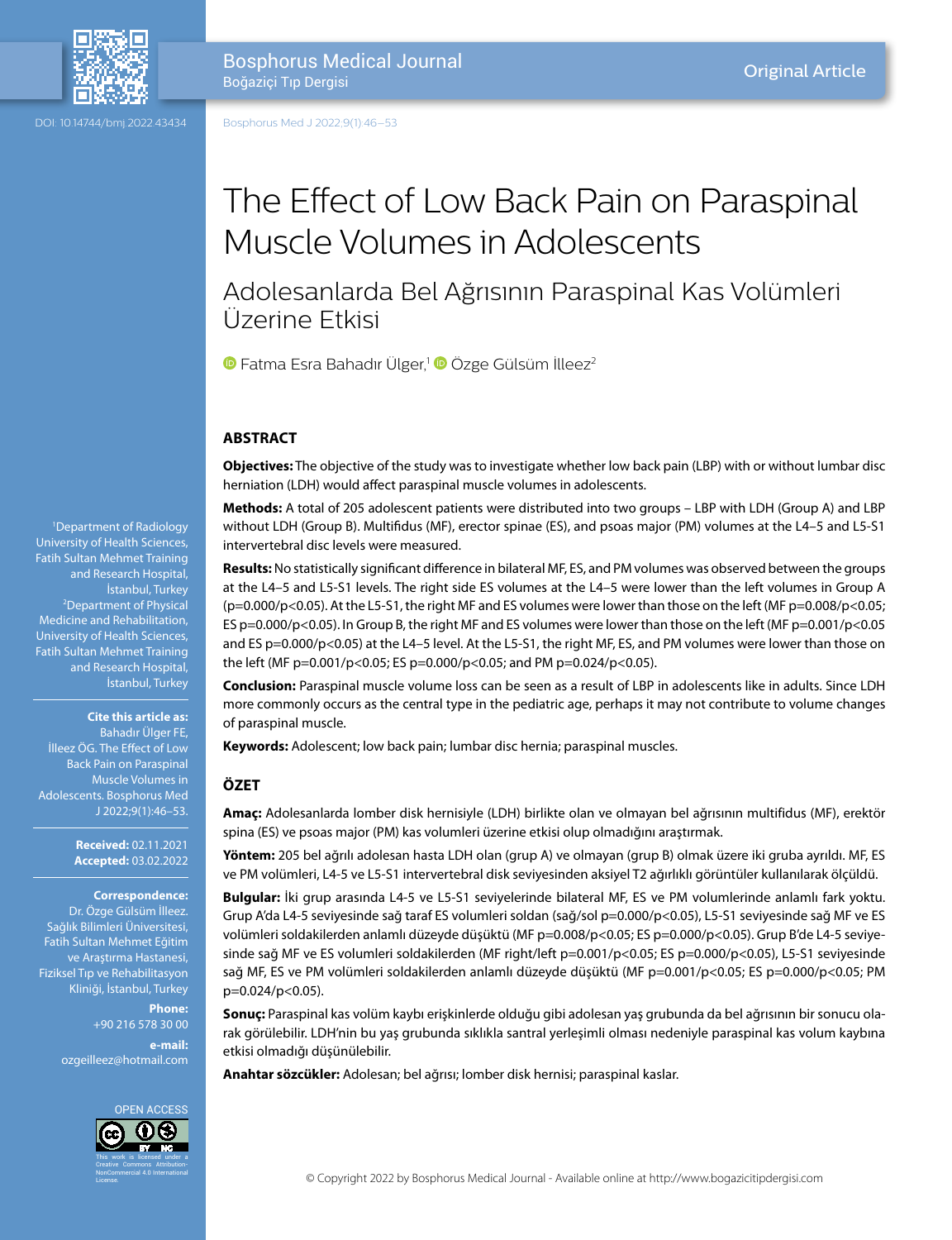The paraspinal muscles, including the multifidus (MF), erector spinae (ES), interspinales, intertransversarii, psoas major (PM), and quadratus lumborum, are responsible for the movement and stabilization of the lumbar spine. $[1]$  The main stabilizer is the MF, which plays an important role in chronic low back pain (LBP). Atrophy of these muscles (particularly the MF) is frequently encountered in adults with chronic LBP and lumbar disc herniation (LDH).<sup>[2,3]</sup> Disuse and immobilization of the trunk in chronic LPB possibly will lead to atrophy of both the flexor and extensor muscles.[4] Two possible causes of muscle atrophy in patients with LDH have been postulated as denervation and disuse. Muscle atrophy may result from nerve inhibition, restricting muscle activity to protect the injured tissue. Such restriction further exacerbates muscle atrophy and as a result leading to  $LBP<sub>1</sub>(2,5)$  However, there is still no consensus whether volume loss of the paraspinal muscles is a cause or result of LDH.<sup>[3,6]</sup>

LBP is a common problem and the leading reason for disability throughout the world. LBP would be often seen in adolescence (defined by the ages of between 10 and 19 years by the World Health Organization) with similar prevalence as in adulthood.<sup>[7]</sup> The non-specific, self-limiting type is the most common type of LBP in this age group. LDH is rare in adolescents and usually presents with LBP, with or without radiculopathy. It generally occurs L4–5 or L5-S1 and mostly presents central type.<sup>[8]</sup>

Although many researches have examined the relation between paraspinal muscle volumes and LBP and/or LDH in adults, $[9-11]$  there are very few studies in the adolescent age group.[12,13] Knowing the presence of volume loss in the paraspinal muscles may be useful in the rehabilitation program planning and follow-up in patients with LBP. The objective of this study was to examine whether chronic LBP and LDH affect paraspinal muscle volumes in adolescents.

#### **Methods**

Demographic and radiological (lumbar spinal magnetic resonance imaging [MRI]) data of patients with LBP persisting for at least 12 weeks between January 2018 and 2020 were studied. Patients without LDH or who have only single-level (L4–5 or L5-S1) LDH were included in the study. Patients were excluded from the study if they had conditions as follows: Multilevel disc hernia, spondylolysis-spondylolisthesis, inflammatory spine diseases, spine deformity including scoliosis and kyphosis, spinal tumors/infection, and previous spinal surgery. Finally, 205 patients were included in the study. Patients were distributed into two groups – with LDH (Group A) and without LDH (Group B).

MRI of lumbar spine was conducted with a 1.5 Tesla imaging system (General Electric Healthcare, Milwaukee, WI) set to an amplitude of 44 mT/m and a slew rate gradient configuration of 200 T/m/s. The captured images were analyzed on a GE Advantage Workstation (GE Healthcare, Buc, France) and Volume Share software v.7.0.

PM, MF, and ES muscle volumes on both sides at L4-L5 and L5-S1 intervertebral disc levels were measured in Axial T2-weighted fast spin-echo sequences (TR/TE: 2858/85 ms, matrix: 256 £ 192, slice thickness: 4 mm, FOV: 20) (Fig. 1). Quantitative volume measurement was carried out with the Volume Viewer (GE Healthcare, Buc, France) and semi-automated measurement tools. Muscles were defined by drawing manually at disc levels. Afterward, the fat components were eliminated by applying the threshold technique based on differences in pixel signal intensities. The volume measurement of the muscles in the cross-sectional images was made with the automatic volume calculation tool.

All muscle volumes were measured by the same experienced radiologist. Informed consent forms have been obtained from the all patients. The local ethical committee approval was obtained for this study (04.06.2020-17073117- 050.06-E.101). The study was conducted in accordance with the principles of the Helsinki Declaration.

Statistical evaluation was conducted with IBM SPSS Statistics 22 software (IBM SPSS, Turkey). Parameters' compatibility with normal distribution was assessed utilizing the Shapiro–Wilk test. In addition to descriptive statistical methods (mean, standard deviation, and frequency), when comparing normally distributed quantitative data, one-way analysis of variance was performed. Non-normally distributed parameters were compared between the groups with the Kruskal–Wallis test and the Mann–Whitney U-test to identify groups responsible for the variation. The Student's t-test was utilized for two-group comparisons of normally distributed parameters, and the Mann–Whitney U-test was used to compare non-normally distributed parameters. The paired samples t-test was utilized for intragroup right and left side comparisons of normally distributed quantitative data, and the Wilcoxon signed-rank test was used for non-normally distributed intragroup right and left side comparisons. The Chi-square test was applied to compare qualitative data. Significance level was set as p<0.05.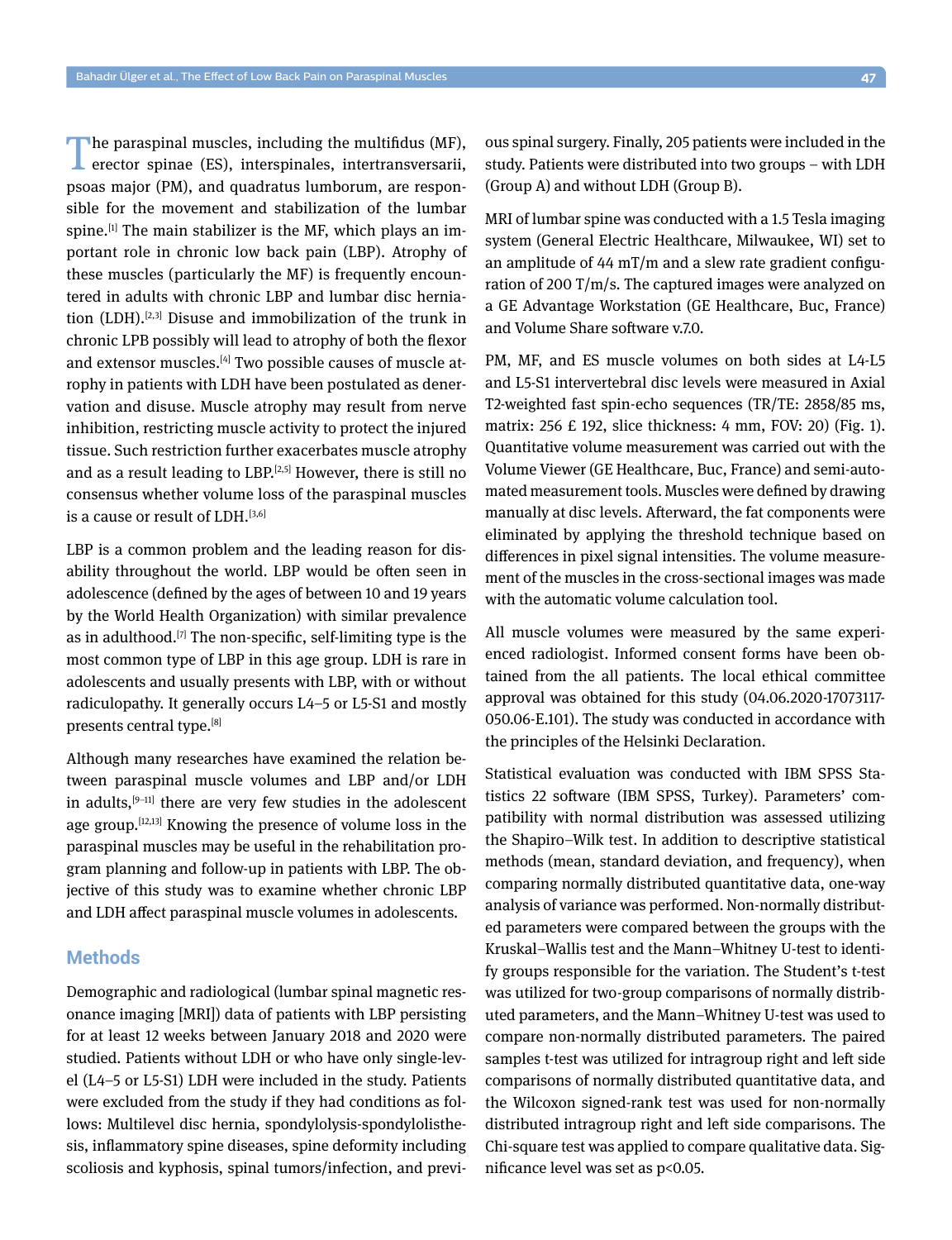

| <u>Table 1. Distribution of general characteristics</u> |                                    |                                    |        |
|---------------------------------------------------------|------------------------------------|------------------------------------|--------|
|                                                         | Min-Max                            | Mean±SD                            |        |
| Age (years)                                             | $10 - 17$                          | 14.77±2.02                         |        |
| Height (m)                                              | $1,27-1.85$                        | $1.61 \pm 0.12$                    |        |
| Weight (kg)                                             | $25 - 102$                         | 57.83±14.81                        |        |
| BMI $(kq/m2)$                                           | 15.26-32.72                        | $21.81 \pm 3.23$                   |        |
|                                                         | <b>Group A</b><br>Mean±SD<br>n (%) | <b>Group B</b><br>Mean±SD<br>n (%) | p      |
| Age                                                     | 14.99±1.89                         | 14.64±2.08                         | 10.240 |
| Sex                                                     |                                    |                                    |        |
| Girl                                                    | 43 (56.6%)                         | 74 (57.4%)                         | 20.913 |
| Boy                                                     | 33 (43.4%)                         | 55 (42.6%)                         |        |
|                                                         |                                    |                                    |        |

1: Student's t-test; 2: Chi-square test; SD: Standard deviation; BMI: Body mass index; Min: Minimum; Max: Maximum.



Figure 1. Lumbar spinal magnetic resonance imaging of a patient. Contours of the psoas major, multifidus, and erector spinae muscles in axial T2-weighted images at **(a)** L4–5 and **(b)** L5-S1 intervertebral disc levels

#### **Results**

The mean age was 14.99±1.89 years in Group A and  $14.64\pm2.08$  years in Group B (p=0.240). Group A was consisted of 43 (56.6%) girls and 33 (43.4%) boys, and for Group B, this distribution was as 74 (57.4%) girls and 55 (42.6%) boys (p=0.913). Detailed demographic characteristics are shown in Table 1.

The distribution of herniation types in Group A  $(n=76)$ was protrusion in 96.05% and extrusion in 3.94%. Herniation levels were L4–5 in 31.6% of patients and L5-S1 in 68.4%. Sixty-eight (89.4%) herniations were central. Bilaterally PM, MF, and ES muscle volumes at both vertebral levels were significantly higher in boys than in girls (p<0.05) (except left ES muscle volume at the L5- S1 level) (Table 2). A significant positive association was observed between age, height, weight, and body mass index (BMI) and bilateral PM, ES, and MF volumes at both levels (p<0.05) (except left ES muscle volume at the L5-S1 level) (Table 3).

Comparison of Groups A and B revealed no statistically significant difference in bilateral MF, ES, and PM muscle volumes at the L4–5 and L5-S1 levels (p>0.05) (Table 4). Analysis of Group A revealed lower ES volumes on the right side than on the left at the  $L4-5$  level (p=0.000; p<0.05), while no difference was observed between the right and left MF and PM muscle volumes (p>0.05). MF volumes ( $p=0.008$ ;  $p<0.05$ ) and ES volumes ( $p=0.000$ ; p<0.05) at the L5-S1 level were lower on the right than on the left. No differences were observed between the right and left PM muscle volumes (p>0.05). Analysis of Group B revealed significantly lower MF volumes (p=0.001;  $p<0.05$ ) and ES volumes ( $p=0.000$ ;  $p<0.05$ ) on the right than on the left at the L4–5 level, while no significant difference was observed between PM volumes (p>0.05). At the L5-S1 level, MF (p=0.001; p<0.05), ES (p=0.000; p<0.05), and PM ( $p=0.024$ ;  $p<0.05$ ) volumes were lower on the right than on the left (Table 5).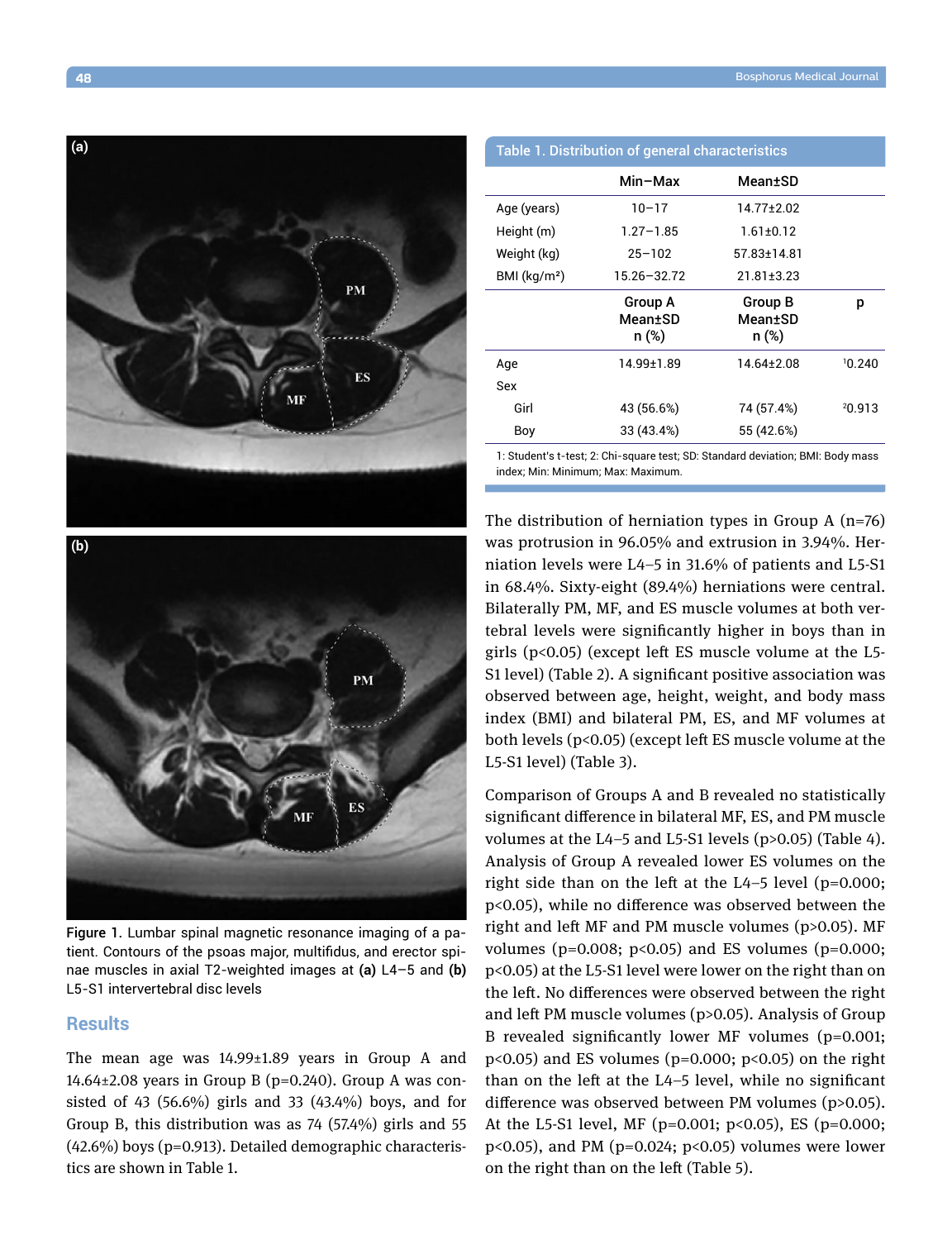## Table 2. Right and left muscle volume parameters by gender

|                                                                                 | Sex                    |                        | p            |
|---------------------------------------------------------------------------------|------------------------|------------------------|--------------|
|                                                                                 | Girl<br><b>Mean±SD</b> | Boy<br><b>Mean</b> ±SD |              |
| Multifidus volume (cm <sup>3</sup> ) L4-5                                       |                        |                        |              |
| Left                                                                            | 15.99±4.34             | 19.76±5.17             | $1$ <0.0001* |
| Right                                                                           | 15.45±4.14             | $19.36 \pm 5.3$        | $1$ <0.0001* |
| Erector spinae volume (cm <sup>3</sup> ) L4-5                                   |                        |                        |              |
| Left                                                                            | $26.13 \pm 7.4$        | 32.72±10.83            | $1$ <0.0001* |
| Right                                                                           | $23.81 + 7.04$         | 31.33±10.33            | $1$ <0.0001* |
| Psoas volume (cm <sup>3</sup> ) L4-5                                            |                        |                        |              |
| Left                                                                            | $26.19 + 8$            | 36.74±11.34            | $1$ <0.0001* |
| Right                                                                           | 25.49±7.28             | 36.45±11.13            | $1$ <0.0001* |
| Multifidus volume(cm <sup>3</sup> ) L5-S1 (median)                              |                        |                        |              |
| Left                                                                            | 19.15±5.01 (18.9)      | 22.56±6.93 (22.4)      | $2$ <0.0001* |
| Right                                                                           | 18.53±4.96 (18)        | 21.95±6.66 (20.9)      | $2$ <0.0001* |
| Erector spinae volume (cm <sup>3</sup> ) L5-S1 (median)                         |                        |                        |              |
| Left                                                                            | $16.06 \pm 8.01(14)$   | 17.95±9.87 (16)        | 20.177       |
| Right                                                                           | 13.82±7.47 (12.6)      | 16.39±8.94 (14.7)      | $20.032*$    |
| Psoas volume (cm <sup>3</sup> ) L5-S1 (median)                                  |                        |                        |              |
| Left                                                                            | 27.54±8.27 (26.7)      | 35.07±12.29 (35)       | $2$ <0.0001* |
| Right                                                                           | $26.45 \pm 7.64(25)$   | 35.63±12.57 (34.2)     | $2$ <0.0001* |
| 1: Student's t-test; 2: Mann-Whitney U-test; *: P<0.05; SD: Standard deviation. |                        |                        |              |

## **Discussion**

Our study findings revealed that the presence of LDH in adolescents produced no significant difference in paraspinal muscle volumes. The absence of a significant difference between the two groups may be due to the majority of disc herniations in our patient population being as central, in other words, to their not creating root pressure. However, the intragroup analysis revealed lower right ES muscle volumes than on the left at the L4–5 level and lower right MF and ES muscle volumes at the L5-S1 in Group A. In Group B, the right MF and ES volumes at the L4–5 level and all three muscle volumes at the L5-S1 level were statistically significantly lower than all the left. The mechanism of such variations has not been still fully revealed. The right-left differences within groups may be due to disuse following reflex inhibitory mechanisms and/or histochemical changes (water content, blood flow, and differentiation at the cellular level) in muscles as reported in the literature.<sup>[14]</sup> Another reason may be overlooked spinal curvatures below 10 degrees.

Rahmani et al.<sup>[13]</sup> compared the MF muscle volumes of adolescent boys aged 15–18 years with LBP with those of healthy control and reported lower MF muscle volume in the LBP group than in the healthy control group, while muscle size was significantly correlated with pain intensity and functional disability levels. That study also investigated the relationship between muscle size and demographic data. While no correlation was observed between muscle size and age, muscle size exhibited a significant correlation with height, weight, and BMI. In this study, we observed a significant correlation between muscle volume (except for left ES volume at the L5-S1 level) and age, height, weight, and BMI.

One study involving longitudinal analysis of paraspinal muscle volumes in healthy individuals compared measurements between the ages of 20 and 30 of the same patients and reported that the cross-sectional area (CSA) of the MF and ES tended to increase in both sexes.[1] Paraspinal muscle volumes reduce with age, particularly in the old population, and men have larger muscle volumes than women.<sup>[15]</sup> Similarly, in the present study, muscle volumes were larger in boys than in girls.

Patient groups with unilateral lumbar radiculopathy have generally been investigated in adult patients, denervation and disuse have been implicated as causes of the muscular atrophy. The previous studies have reported MF atrophy at the intervertebral disc level one below the segmental rel-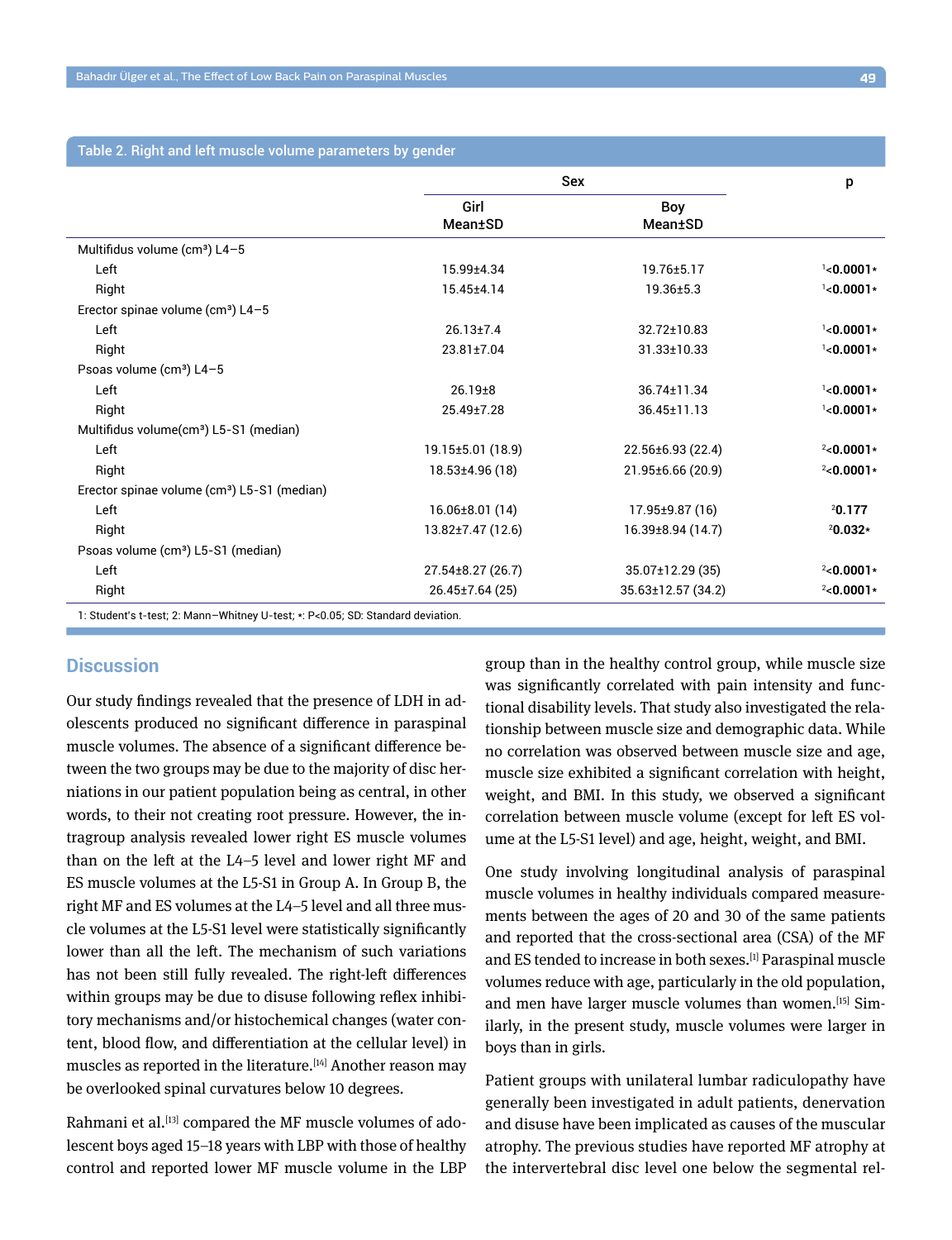| Height<br><b>BMI</b><br>Weight<br>Age<br>Multifidus volume L4-5<br>Left<br>0.342<br>0.634<br>0.694<br>0.593<br>$\mathsf{r}$<br>$<0.0001*$<br>$<0.0001*$<br>$<0.0001*$<br>$<0.0001*$<br>p<br>Right<br>0.659<br>0.724<br>0.617<br>0.335<br>r<br>$<0.0001*$<br>$<0.0001*$<br>$<0.0001*$<br>$<0.0001*$<br>р<br>Erector spinae volume L4-5<br>Left<br>0.330<br>0.674<br>0.790<br>0.693<br>$\mathsf{r}$<br>$<0.0001*$<br>$<0.0001*$<br>$<0.0001*$<br>$<0.0001*$<br>p<br>Right<br>0.309<br>0.656<br>0.788<br>0.707<br>$\mathsf{r}$<br>$<0.0001*$<br>$<0.0001*$<br>$<0.0001*$<br>$<0.0001*$<br>р<br>Psoas volume L4-5<br>Left<br>0.401<br>0.661<br>0.764<br>0.666<br>$\mathsf{r}$<br>P<br>$<0.0001*$<br>$<0.0001*$<br>$<0.0001*$<br>$<0.0001*$<br>Right<br>0.645<br>0.760<br>0.674<br>0.384<br>$\mathsf{r}$<br>$<0.0001*$<br>$<0.0001*$<br>$<0.0001*$<br>$<0.0001*$<br>р<br>Multifidus volume L5-S1<br>Left<br>0.378<br>0.633<br>0.666<br>0.532<br>$\mathsf{r}$<br>$<0.0001*$<br>$<0.0001*$<br>$<0.0001*$<br>$<0.0001*$<br>р<br>Right<br>0.626<br>0.656<br>0.523<br>0.357<br>$\mathsf{r}$<br>$<0.0001*$<br>$<0.0001*$<br>$<0.0001*$<br>$<0.0001*$<br>р<br>Erector spinae volume L5-S1<br>Left<br>0.132<br>0.348<br>0.382<br>0.298<br>$\mathsf{r}$<br>$<0.0001*$<br>0.060<br>$<0.0001*$<br>$<0.0001*$<br>р<br>Right<br>0.373<br>0.416<br>0.328<br>0.144<br>r<br>$0.039*$<br>$<0.0001*$<br>$<0.0001*$<br>$<0.0001*$<br>р<br>Psoas volume L5-S1<br>Left<br>0.383<br>0.583<br>0.652<br>0.549<br>$\mathsf{r}$<br>$<0.0001*$<br>$<0.0001*$<br>$<0.0001*$<br>$<0.0001*$<br>p<br>Right<br>0.612<br>0.702<br>0.400<br>0.597<br>r<br>$<0.0001*$<br>$<0.0001*$<br>$<0.0001*$<br>$< 0.0001*$<br>р | Table 3. Correlations between age, height, weight, and BMI and right and left muscle volume parameters |  |  |
|-------------------------------------------------------------------------------------------------------------------------------------------------------------------------------------------------------------------------------------------------------------------------------------------------------------------------------------------------------------------------------------------------------------------------------------------------------------------------------------------------------------------------------------------------------------------------------------------------------------------------------------------------------------------------------------------------------------------------------------------------------------------------------------------------------------------------------------------------------------------------------------------------------------------------------------------------------------------------------------------------------------------------------------------------------------------------------------------------------------------------------------------------------------------------------------------------------------------------------------------------------------------------------------------------------------------------------------------------------------------------------------------------------------------------------------------------------------------------------------------------------------------------------------------------------------------------------------------------------------------------------------------------------------------------------|--------------------------------------------------------------------------------------------------------|--|--|
|                                                                                                                                                                                                                                                                                                                                                                                                                                                                                                                                                                                                                                                                                                                                                                                                                                                                                                                                                                                                                                                                                                                                                                                                                                                                                                                                                                                                                                                                                                                                                                                                                                                                               |                                                                                                        |  |  |
|                                                                                                                                                                                                                                                                                                                                                                                                                                                                                                                                                                                                                                                                                                                                                                                                                                                                                                                                                                                                                                                                                                                                                                                                                                                                                                                                                                                                                                                                                                                                                                                                                                                                               |                                                                                                        |  |  |
|                                                                                                                                                                                                                                                                                                                                                                                                                                                                                                                                                                                                                                                                                                                                                                                                                                                                                                                                                                                                                                                                                                                                                                                                                                                                                                                                                                                                                                                                                                                                                                                                                                                                               |                                                                                                        |  |  |
|                                                                                                                                                                                                                                                                                                                                                                                                                                                                                                                                                                                                                                                                                                                                                                                                                                                                                                                                                                                                                                                                                                                                                                                                                                                                                                                                                                                                                                                                                                                                                                                                                                                                               |                                                                                                        |  |  |
|                                                                                                                                                                                                                                                                                                                                                                                                                                                                                                                                                                                                                                                                                                                                                                                                                                                                                                                                                                                                                                                                                                                                                                                                                                                                                                                                                                                                                                                                                                                                                                                                                                                                               |                                                                                                        |  |  |
|                                                                                                                                                                                                                                                                                                                                                                                                                                                                                                                                                                                                                                                                                                                                                                                                                                                                                                                                                                                                                                                                                                                                                                                                                                                                                                                                                                                                                                                                                                                                                                                                                                                                               |                                                                                                        |  |  |
|                                                                                                                                                                                                                                                                                                                                                                                                                                                                                                                                                                                                                                                                                                                                                                                                                                                                                                                                                                                                                                                                                                                                                                                                                                                                                                                                                                                                                                                                                                                                                                                                                                                                               |                                                                                                        |  |  |
|                                                                                                                                                                                                                                                                                                                                                                                                                                                                                                                                                                                                                                                                                                                                                                                                                                                                                                                                                                                                                                                                                                                                                                                                                                                                                                                                                                                                                                                                                                                                                                                                                                                                               |                                                                                                        |  |  |
|                                                                                                                                                                                                                                                                                                                                                                                                                                                                                                                                                                                                                                                                                                                                                                                                                                                                                                                                                                                                                                                                                                                                                                                                                                                                                                                                                                                                                                                                                                                                                                                                                                                                               |                                                                                                        |  |  |
|                                                                                                                                                                                                                                                                                                                                                                                                                                                                                                                                                                                                                                                                                                                                                                                                                                                                                                                                                                                                                                                                                                                                                                                                                                                                                                                                                                                                                                                                                                                                                                                                                                                                               |                                                                                                        |  |  |
|                                                                                                                                                                                                                                                                                                                                                                                                                                                                                                                                                                                                                                                                                                                                                                                                                                                                                                                                                                                                                                                                                                                                                                                                                                                                                                                                                                                                                                                                                                                                                                                                                                                                               |                                                                                                        |  |  |
|                                                                                                                                                                                                                                                                                                                                                                                                                                                                                                                                                                                                                                                                                                                                                                                                                                                                                                                                                                                                                                                                                                                                                                                                                                                                                                                                                                                                                                                                                                                                                                                                                                                                               |                                                                                                        |  |  |
|                                                                                                                                                                                                                                                                                                                                                                                                                                                                                                                                                                                                                                                                                                                                                                                                                                                                                                                                                                                                                                                                                                                                                                                                                                                                                                                                                                                                                                                                                                                                                                                                                                                                               |                                                                                                        |  |  |
|                                                                                                                                                                                                                                                                                                                                                                                                                                                                                                                                                                                                                                                                                                                                                                                                                                                                                                                                                                                                                                                                                                                                                                                                                                                                                                                                                                                                                                                                                                                                                                                                                                                                               |                                                                                                        |  |  |
|                                                                                                                                                                                                                                                                                                                                                                                                                                                                                                                                                                                                                                                                                                                                                                                                                                                                                                                                                                                                                                                                                                                                                                                                                                                                                                                                                                                                                                                                                                                                                                                                                                                                               |                                                                                                        |  |  |
|                                                                                                                                                                                                                                                                                                                                                                                                                                                                                                                                                                                                                                                                                                                                                                                                                                                                                                                                                                                                                                                                                                                                                                                                                                                                                                                                                                                                                                                                                                                                                                                                                                                                               |                                                                                                        |  |  |
|                                                                                                                                                                                                                                                                                                                                                                                                                                                                                                                                                                                                                                                                                                                                                                                                                                                                                                                                                                                                                                                                                                                                                                                                                                                                                                                                                                                                                                                                                                                                                                                                                                                                               |                                                                                                        |  |  |
|                                                                                                                                                                                                                                                                                                                                                                                                                                                                                                                                                                                                                                                                                                                                                                                                                                                                                                                                                                                                                                                                                                                                                                                                                                                                                                                                                                                                                                                                                                                                                                                                                                                                               |                                                                                                        |  |  |
|                                                                                                                                                                                                                                                                                                                                                                                                                                                                                                                                                                                                                                                                                                                                                                                                                                                                                                                                                                                                                                                                                                                                                                                                                                                                                                                                                                                                                                                                                                                                                                                                                                                                               |                                                                                                        |  |  |
|                                                                                                                                                                                                                                                                                                                                                                                                                                                                                                                                                                                                                                                                                                                                                                                                                                                                                                                                                                                                                                                                                                                                                                                                                                                                                                                                                                                                                                                                                                                                                                                                                                                                               |                                                                                                        |  |  |
|                                                                                                                                                                                                                                                                                                                                                                                                                                                                                                                                                                                                                                                                                                                                                                                                                                                                                                                                                                                                                                                                                                                                                                                                                                                                                                                                                                                                                                                                                                                                                                                                                                                                               |                                                                                                        |  |  |
|                                                                                                                                                                                                                                                                                                                                                                                                                                                                                                                                                                                                                                                                                                                                                                                                                                                                                                                                                                                                                                                                                                                                                                                                                                                                                                                                                                                                                                                                                                                                                                                                                                                                               |                                                                                                        |  |  |
|                                                                                                                                                                                                                                                                                                                                                                                                                                                                                                                                                                                                                                                                                                                                                                                                                                                                                                                                                                                                                                                                                                                                                                                                                                                                                                                                                                                                                                                                                                                                                                                                                                                                               |                                                                                                        |  |  |
|                                                                                                                                                                                                                                                                                                                                                                                                                                                                                                                                                                                                                                                                                                                                                                                                                                                                                                                                                                                                                                                                                                                                                                                                                                                                                                                                                                                                                                                                                                                                                                                                                                                                               |                                                                                                        |  |  |
|                                                                                                                                                                                                                                                                                                                                                                                                                                                                                                                                                                                                                                                                                                                                                                                                                                                                                                                                                                                                                                                                                                                                                                                                                                                                                                                                                                                                                                                                                                                                                                                                                                                                               |                                                                                                        |  |  |
|                                                                                                                                                                                                                                                                                                                                                                                                                                                                                                                                                                                                                                                                                                                                                                                                                                                                                                                                                                                                                                                                                                                                                                                                                                                                                                                                                                                                                                                                                                                                                                                                                                                                               |                                                                                                        |  |  |
|                                                                                                                                                                                                                                                                                                                                                                                                                                                                                                                                                                                                                                                                                                                                                                                                                                                                                                                                                                                                                                                                                                                                                                                                                                                                                                                                                                                                                                                                                                                                                                                                                                                                               |                                                                                                        |  |  |
|                                                                                                                                                                                                                                                                                                                                                                                                                                                                                                                                                                                                                                                                                                                                                                                                                                                                                                                                                                                                                                                                                                                                                                                                                                                                                                                                                                                                                                                                                                                                                                                                                                                                               |                                                                                                        |  |  |
|                                                                                                                                                                                                                                                                                                                                                                                                                                                                                                                                                                                                                                                                                                                                                                                                                                                                                                                                                                                                                                                                                                                                                                                                                                                                                                                                                                                                                                                                                                                                                                                                                                                                               |                                                                                                        |  |  |
|                                                                                                                                                                                                                                                                                                                                                                                                                                                                                                                                                                                                                                                                                                                                                                                                                                                                                                                                                                                                                                                                                                                                                                                                                                                                                                                                                                                                                                                                                                                                                                                                                                                                               |                                                                                                        |  |  |
|                                                                                                                                                                                                                                                                                                                                                                                                                                                                                                                                                                                                                                                                                                                                                                                                                                                                                                                                                                                                                                                                                                                                                                                                                                                                                                                                                                                                                                                                                                                                                                                                                                                                               |                                                                                                        |  |  |
|                                                                                                                                                                                                                                                                                                                                                                                                                                                                                                                                                                                                                                                                                                                                                                                                                                                                                                                                                                                                                                                                                                                                                                                                                                                                                                                                                                                                                                                                                                                                                                                                                                                                               |                                                                                                        |  |  |
|                                                                                                                                                                                                                                                                                                                                                                                                                                                                                                                                                                                                                                                                                                                                                                                                                                                                                                                                                                                                                                                                                                                                                                                                                                                                                                                                                                                                                                                                                                                                                                                                                                                                               |                                                                                                        |  |  |
|                                                                                                                                                                                                                                                                                                                                                                                                                                                                                                                                                                                                                                                                                                                                                                                                                                                                                                                                                                                                                                                                                                                                                                                                                                                                                                                                                                                                                                                                                                                                                                                                                                                                               |                                                                                                        |  |  |
|                                                                                                                                                                                                                                                                                                                                                                                                                                                                                                                                                                                                                                                                                                                                                                                                                                                                                                                                                                                                                                                                                                                                                                                                                                                                                                                                                                                                                                                                                                                                                                                                                                                                               |                                                                                                        |  |  |
|                                                                                                                                                                                                                                                                                                                                                                                                                                                                                                                                                                                                                                                                                                                                                                                                                                                                                                                                                                                                                                                                                                                                                                                                                                                                                                                                                                                                                                                                                                                                                                                                                                                                               |                                                                                                        |  |  |
|                                                                                                                                                                                                                                                                                                                                                                                                                                                                                                                                                                                                                                                                                                                                                                                                                                                                                                                                                                                                                                                                                                                                                                                                                                                                                                                                                                                                                                                                                                                                                                                                                                                                               |                                                                                                        |  |  |
|                                                                                                                                                                                                                                                                                                                                                                                                                                                                                                                                                                                                                                                                                                                                                                                                                                                                                                                                                                                                                                                                                                                                                                                                                                                                                                                                                                                                                                                                                                                                                                                                                                                                               |                                                                                                        |  |  |
|                                                                                                                                                                                                                                                                                                                                                                                                                                                                                                                                                                                                                                                                                                                                                                                                                                                                                                                                                                                                                                                                                                                                                                                                                                                                                                                                                                                                                                                                                                                                                                                                                                                                               |                                                                                                        |  |  |
|                                                                                                                                                                                                                                                                                                                                                                                                                                                                                                                                                                                                                                                                                                                                                                                                                                                                                                                                                                                                                                                                                                                                                                                                                                                                                                                                                                                                                                                                                                                                                                                                                                                                               |                                                                                                        |  |  |
|                                                                                                                                                                                                                                                                                                                                                                                                                                                                                                                                                                                                                                                                                                                                                                                                                                                                                                                                                                                                                                                                                                                                                                                                                                                                                                                                                                                                                                                                                                                                                                                                                                                                               |                                                                                                        |  |  |
|                                                                                                                                                                                                                                                                                                                                                                                                                                                                                                                                                                                                                                                                                                                                                                                                                                                                                                                                                                                                                                                                                                                                                                                                                                                                                                                                                                                                                                                                                                                                                                                                                                                                               |                                                                                                        |  |  |
|                                                                                                                                                                                                                                                                                                                                                                                                                                                                                                                                                                                                                                                                                                                                                                                                                                                                                                                                                                                                                                                                                                                                                                                                                                                                                                                                                                                                                                                                                                                                                                                                                                                                               |                                                                                                        |  |  |

Pearson correlation analysis, \*: P<0.05; BMI: Body mass index.

evant nerve root due to unisegmental innervation of the MF.[16] Similarly, Chon et al.<sup>[10]</sup> declared that the MF is frequently affected at the L5-S1 intervertebral disc level as a result of denervation of the dorsal ramus with L5-S1 radiculopathy, that atrophy of the MF and ES muscles occurs only at the L4–5 level in patients with symptoms lasting 3 months or more, and that atrophy at that level may be associated with disuse.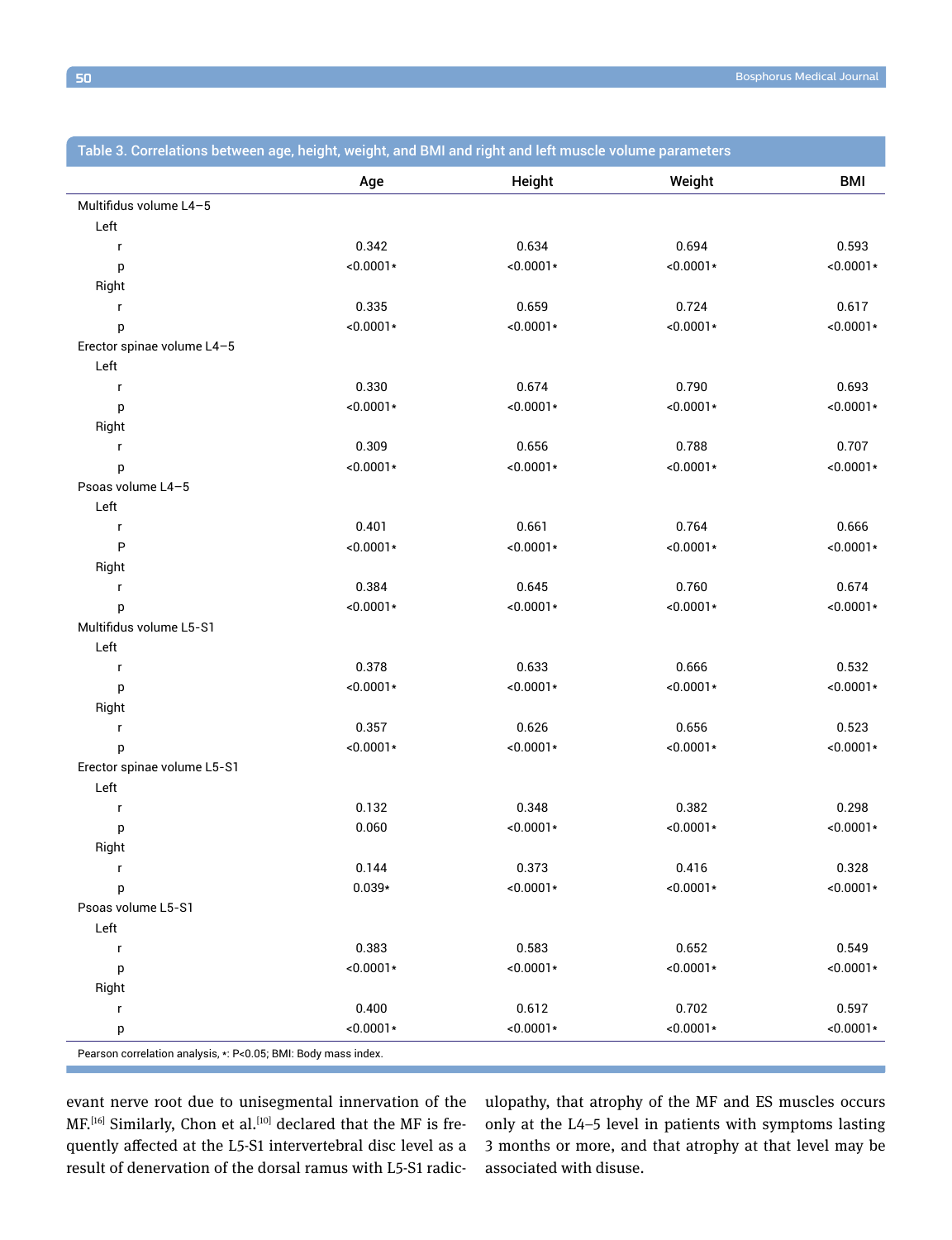|                                                                      | <b>Group B</b>           | Group A                  |        |
|----------------------------------------------------------------------|--------------------------|--------------------------|--------|
|                                                                      | <b>Mean</b> ±SD          | Mean±SD                  |        |
| Multifidus volume ( $cm3$ ) L4-5                                     |                          |                          |        |
| Left                                                                 | $17.2 + 5$               | $18.3 + 5.11$            | 10.136 |
| Right                                                                | 16.68±4.86               | 17.89±5.3                | 10.096 |
| Erector spinae volume (cm <sup>3</sup> ) L4-5                        |                          |                          |        |
| Left                                                                 | 28.08±9.4                | 30.46±9.78               | 10.087 |
| Right                                                                | 26.13±8.99               | 28.58±9.81               | 10.070 |
| Psoas volume (cm <sup>3</sup> ) L4-5                                 |                          |                          |        |
| Left                                                                 | 29.96±10.45              | 32.01±11.56              | 10.194 |
| Right                                                                | 29.38±10.51              | $31.59 \pm 10.7$         | 10.151 |
| Multifidus volume (cm <sup>3</sup> ) L5-S1 (median)                  |                          |                          |        |
| Left                                                                 | 20.48±6.27 (19.9)        | $20.85 \pm 5.92(20)$     | 20.689 |
| Right                                                                | 19.87±6.14 (19.5)        | $20.21 \pm 5.73(19)$     | 20.646 |
| Erector spinae (cm <sup>3</sup> ) volume L5-S1 (median)              |                          |                          |        |
| Left                                                                 | $16.92 \pm 8.96(15)$     | 16.79±8.82 (14.3)        | 20.941 |
| Right                                                                | $15.03\pm8.49(14)$       | 14.74±7.78 (13.2)        | 20.862 |
| Psoas volume (cm <sup>3</sup> ) L5-S1 (median)                       |                          |                          |        |
| Left                                                                 | $30.59 \pm 11.21$ (28.5) | $31.08 \pm 10.21$ (28.6) | 20.652 |
| Right                                                                | 29.83±11.12 (28)         | $31.34 \pm 10.83$ (28.8) | 20.306 |
| 1: Student's t-test; 2: Mann-Whitney U-test; SD: Standard deviation. |                          |                          |        |

In radiological studies, muscle atrophy manifests with two main findings, decreased muscle volume and increased intramuscular fat deposition.<sup>[17]</sup> Long-term neuro-logical inhibition resulting in muscle atrophy may also lead to adipose tissue replacing healthy lumbar MF fibrils.<sup>[18]</sup> Kjaer et al.<sup>[19]</sup> investigated adolescents with LBP together with adult patients and observed fat infiltration in 81% of adults but only 14% of adolescents. Those authors concluded that fat infiltration is rare in adolescents and attributes this to LBP in adolescents not being of sufficient duration to result in such changes. Since the duration of pain was also short in our patient group, we performed no radiological examination in terms of fat infiltration. Eksi et al.<sup>[20]</sup> reported that when compared to boys, girls had significantly more fatty infiltration in the paraspinal muscles, and fat infiltration in the paraspinal muscles and disc degeneration were closely related with end-plate changes in children and adolescents with LBP.

The most frequently investigated muscle group on this subject is the MF, which lies in the most medial position and is the widest muscle group. One study reported that MF atrophy is more common in women, that the prevalence and severity both increase with age, and that disc herniation is more common in individuals with MF atrophy.[21] Hyun et al.<sup>[11]</sup> described MF asymmetry as a very useful finding when evaluating unilateral lumbosacral radiculopathy.A review of 15 studies suggested that the findings indicated atrophy in chronic LBP in the MF, but not in the ES.[22]

In terms of studies regarding PM muscle volume, Hides et al.[23] compared the bilateral PM volumes of elite cricketers (mean age 21.2) with and without LBP, while Gildea et al.  $[24]$ compared the PM sizes of dancers (mean age 23.7±3.6) with and without LBP, and no statistically significant differences were detected. In contrast, Parkkola et al.<sup>[4]</sup> reported a significant reduction in CSAs of the PM in patients with LBP compared to healthy controls.

Various studies involving adult age groups have evaluated the relationship between the duration of LBP or LDH and muscle atrophy.<sup>[5,25,26]</sup> Kim et al.<sup>[25]</sup> reported that the CSA of the MF was reduced by LDH in case of symptoms persisting for 3 months or more. Conversely, Farshad et al.<sup>[26]</sup> reported no association between MF asymmetry and severity or duration of nerve root compression in the lumbar spine. A review study published in 2017 reported evidence that MF CSA was inversely correlated with and predictive of LBP up to 12 months but suggested that evidence for an association between LBP and ES, psoas, and quadratus lumborum CSA was inconsistent.<sup>[27]</sup> In contrast to the previous research involving patients with LDH, another study reported observing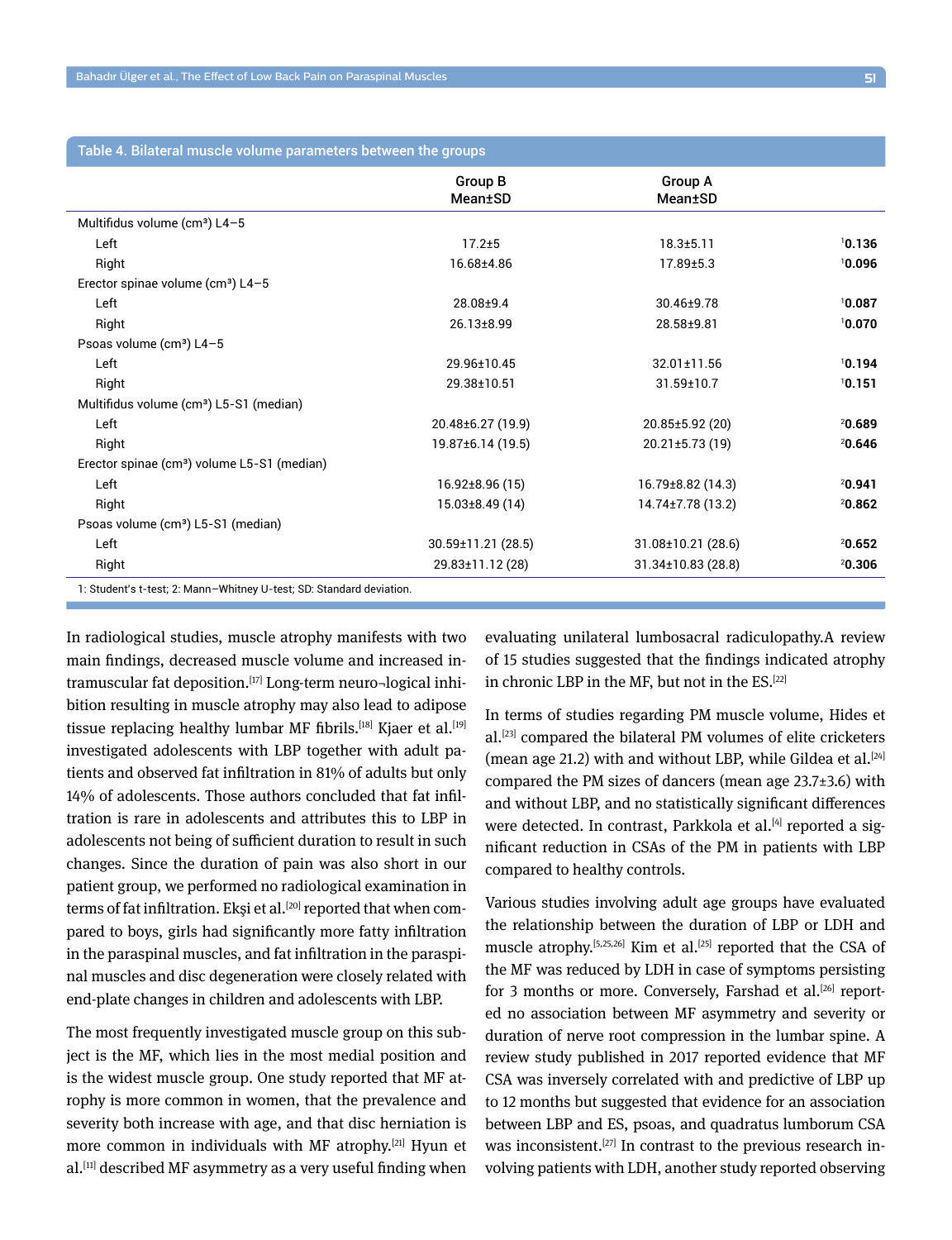|                                          |                         | Left                 |              |
|------------------------------------------|-------------------------|----------------------|--------------|
| Group                                    | Right<br>Mean±SD        | Mean±SD              | p            |
|                                          |                         |                      |              |
| Group B                                  |                         |                      |              |
| $L4-5$                                   |                         |                      |              |
| Multifidus volume (cm <sup>3</sup> )     | 16.68±4.86              | $17.2 + 5$           | $10.001*$    |
| Erector spinae volume (cm <sup>3</sup> ) | 26.13±8.99              | 28.08±9.4            | $1$ <0.0001* |
| Psoas volume (cm <sup>3</sup> )          | 29.38±10.51             | 29.96±10.45          | 10.067       |
| L5-S1 (median)                           |                         |                      |              |
| Multifidus volume (cm <sup>3</sup> )     | 19.87±6.14 (19.5)       | 20.48±6.27 (19.9)    | $0.001*$     |
| Erector spinae volume (cm <sup>3</sup> ) | $15.03\pm8.49(14)$      | $16.92 \pm 8.96(15)$ | $<0.0001*$   |
| Psoas volume (cm <sup>3</sup> )          | 29.83±11.12 (28)        | 30.59±11.21 (28.5)   | $0.024*$     |
| Group A                                  |                         |                      |              |
| $L4-5$                                   |                         |                      |              |
| Multifidus volume (cm <sup>3</sup> )     | $17.89 \pm 5.3$         | $18.3 \pm 5.11$      | 10.105       |
| Erector Spinae volume (cm <sup>3</sup> ) | 28.58±9.81              | 30.46±9.78           | $1$ <0.0001* |
| Psoas volume (cm <sup>3</sup> )          | $31.59 \pm 10.7$        | 32.01±11.56          | 10.312       |
| L5-S1 (median)                           |                         |                      |              |
| Multifidus volume (cm <sup>3</sup> )     | $20.21 \pm 5.73(19)$    | $20.85 \pm 5.92(20)$ | 20.008*      |
| Erector spinae volume (cm <sup>3</sup> ) | 14.74±7.78 (13.2)       | 16.79±8.82 (14.3)    | $2$ <0.0001* |
| Psoas volume (cm <sup>3</sup> )          | $31.34 \pm 10.83(28.8)$ | 31.08±10.21 (28.6)   | 20.686       |

1: Paired samples t-test; 2: Wilcoxon signed-rank test; \*: P<0.05; SD: Standard deviation.

MF atrophy on the symptomatic side in  $\leq 1$  month.<sup>[28]</sup> Hodges et al.<sup>[14]</sup> suggested that MF asymmetry might be a potential early sign of acute, painful disc lesions with no clear nerve root involvement and associated denervation, and concluded that such asymmetry might, therefore, also be a potential marker for use in localizing painful pathologies of the lumbar disc. Hides et al.<sup>[2]</sup> reported that asymmetry exceeding 10% in the MF CSA can be used as a potential marker of spinal abnormality. However, Niemeläinen et al.<sup>[29]</sup> reported that paraspinal muscle asymmetry exceeding 10% was frequently encountered in men with no history of LBP. This appears to indicate that discretion should be employed when level- and side-specific paraspinal muscle asymmetry is employed to determine individuals with LBP and spinal pathology.

The present study has some limitations. First, due to the retrospective design of this study, we have practiced on the data of patients admitted to our outpatient clinic as a result we could not perform a prior sample size estimation analysis. The absence of a control group and the lack of interobserver and intraobserver evaluation in the present study can be viewed as other limitations. In addition, the size of the sample group may have affected the difference between the right and left muscle volumes. As far as we know, no study measured muscle volumes or presented normal value ranges of healthy adolescents. Furthermore, we still do not know whether there is a paraspinal volume difference between the right and left sides in adolescents without LBP. For this reason, we did not have a chance to compare our results with reference values. Further prospective follow-up studies also containing healthy control groups should be conducted this age group when growth, muscle, and bone development are continuing and when LBP is also frequently seen. Another limitation of this study is that we were unable to determine factors capable of affecting muscle structures, such as whether participants engaged in sports or whether they rested because of their LBP.

## **Conclusion**

We observed that LDH did not result in a significant difference in paraspinal muscle volume measurements. This may be due to central type herniation being more common and root pressure being rare in the pediatric age group. The reasons for the right and left side paraspinal muscle volume differences may be due to disuse/immobilization, histochemical changes in paraspinal muscles, or spinal asymmetry. Detecting the volume changes of the paraspinal muscles at a young age and strengthening these muscle groups with the exercise programs in adolescent LBP patients may reduce the risk of continuing the problem in adulthood.